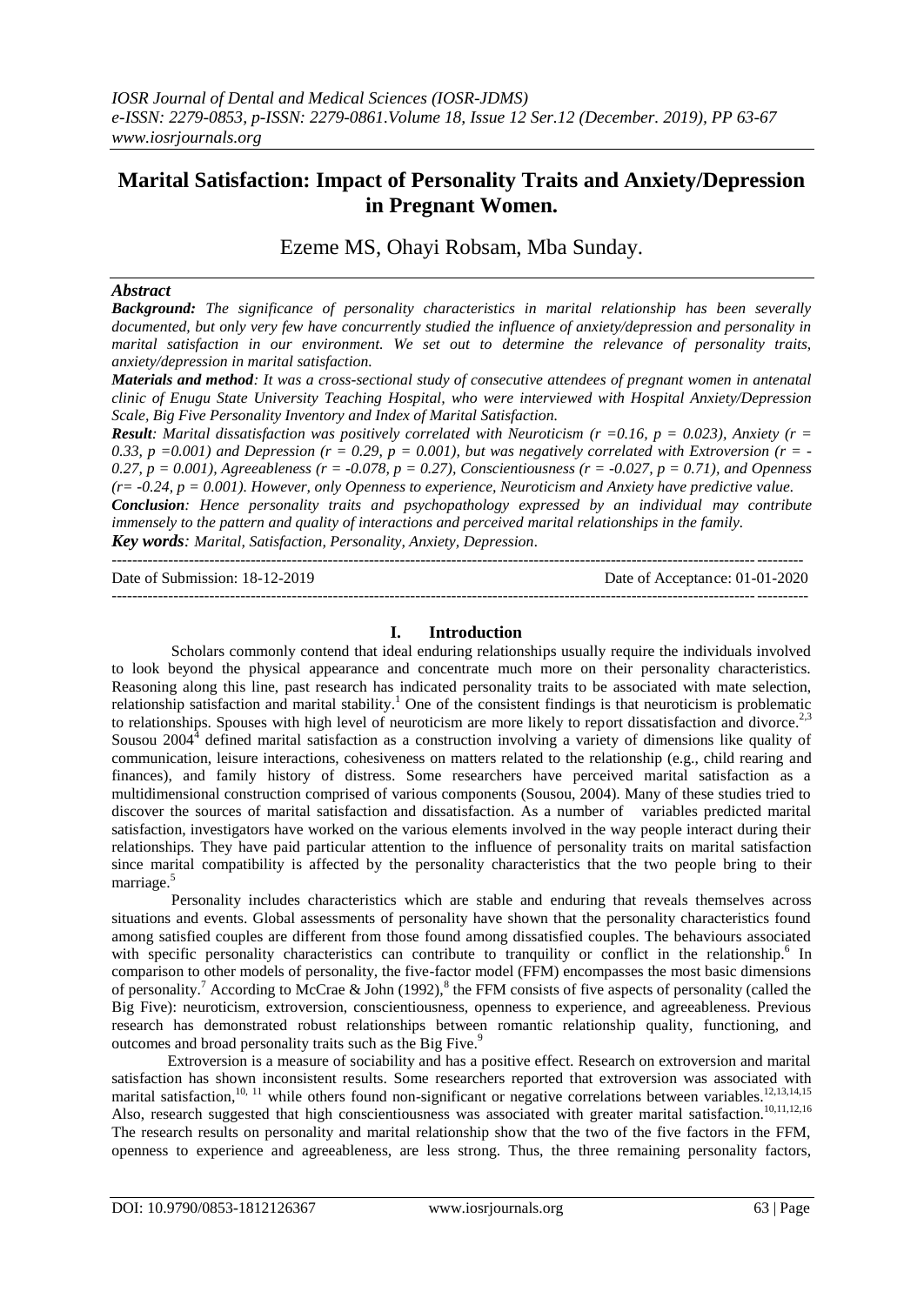neuroticism, extroversion, and conscientiousness, appear to be the most important in determining how couples experience and adjust to situations and conditions in marital relationships.

In a study conducted among 774 married couples from seven states in the United States of America using Minnesota Multi-phasic Personality Inventory (MMPI-2) to assess the partners` level of anxiety and depression. The outcome of the research showed that each spouse's level of anxiety and depression predicted not only their own marital satisfaction but their spouse's as well. The more anxious and/or depressed a spouse was, the more dissatisfied he or she was with the marriage. It was also noted that depression affected both spouses more than anxiety in how satisfied they felt about the marriage. Spouse's depression level had much more impact on marital satisfaction of the other spouse, than when one of them had anxiety.<sup>17</sup>

This study underscores the relevance of evaluating the mental health status of pregnant women such that in the presence of marital dissatisfaction, anxiety/or depression and the prevailing personality profile of the individual may also be properly assessed.

# **II. Materials and Method**

The study was done at the Antenatal Clinic of Enugu State University Teaching Hospital Enugu, Nigeria after obtaining ethical clearance from the Ethical Committee of the Hospital. It was a cross-sectional study of consecutive attendees of pregnant women who come for their routine antenatal check-up from May-August 2016, who gave informed consent and, met the inclusion criterion. A total of 200 participants aged 17years and above were recruited.

**Study design:** It was a cross-sectional study of consecutive attendees.

**Study location:** The study was done at the ante-natal clinic of Department of Obstetrics and Gynaecology of Enugu State University Teaching Hospital, Enugu.

**Study duration:** The study was conducted from May-August 2016.

**Sample size**: 200 participants.

**Sample size estimation**: We used the rule of the thumb to estimate a total number of 200 participants.

**Participants and selection method**: Participants were made up of consecutive attendees of pregnant women in the ante-natal clinics.

**Inclusion Criterion**: Pregnant women who consented to participate.

**Exclusion Criterion**: Women with any medical condition like severe malaria that made her indisposed to respond to questions were excluded from the study.

**Procedure methodology**: After obtaining informed consent, recruited participants were interviewed using Hospital Anxiety and Depression Scale (HADS) which was used to assess for the presence of depressionanxiety, while the Big Five Personality Inventory (BFI) determined the personality traits. The Index of Marital Satisfaction (IMS) questionnaire was used to find out the participants` level of marital satisfaction. In collaboration with other hospital workers adequate measures were put in place to ensure that no participant was interviewed more than once.

**Hospital Anxiety and Depression Scale (HADS):** It is a 14-item scale, 7 of which relate to anxiety and the other 7 relate depression. Each item of the questionnaire is scored from 0-3, hence an individual may have a total score between 0-21 for either anxiety or depression. Cut-off point has been determined to be 8/21 for either anxiety or depression. For anxiety, this gave specificity and sensitivity of 0.78 and 0.9 respectively while for depression it gave specificity and sensitivity of 0.79 and 0.83 respectively. A score of 8-10 is considered as borderline case, while a score of 11-21 is regarded as abnormal case. This instrument has been validated and used in Nigeria.<sup>18</sup>

**Index of Marital Satisfaction (IMS):** This is a 25 item inventory designed to measure current problems which have reduced marital satisfaction. It is a self administered questionnaire. There is direct scoring and reverse scoring of the items. Concerning direct scoring items, the shaded numbers are added as they are without adjustment, while in reverse scoring if the shaded numbers were 2,3,5,4,2,1, the real scores would be 4,3,1,2,4,5 respectively. The direct and indirect scores were added, and scores higher than 30 indicated poor or problematic marital satisfaction while scores lower than 30 indicated normal or adequate marital satisfaction. IMS has been adapted for use in Nigeria, Cronbach alpha internal consistency= 0.96.

**Big Five Inventory (BFI):** This is a 44 item questionnaire that assesses personality from a five-dimensional perspective. The essence is to resolve personality into five broad distinct dimensions. The 5 dimensions or subscales include extraversion, agreeableness, neuroticism and openness. Direct scoring is used for all the items and the subscales were scored separately. The scores higher than the norm indicate positive test and scores lower than the norm indicates negative test for each subscale. The Cronbach alpha coefficient=0.80, and the mean convergent validity coefficient of 0.75 and 0.85 with BFI authored by Costa & Mc Crea and Golberg respectively.  $\frac{z_{0,21}}{z_{0,21}}$  This instrument has been adapted and standardized for use in Nigeria.

**Statistical Analysis:** Data obtained were analysed using Statistical Package of Social Science (SPSS) version 20. Pearson's correlation test was used to test for association probabilities, while prediction was determined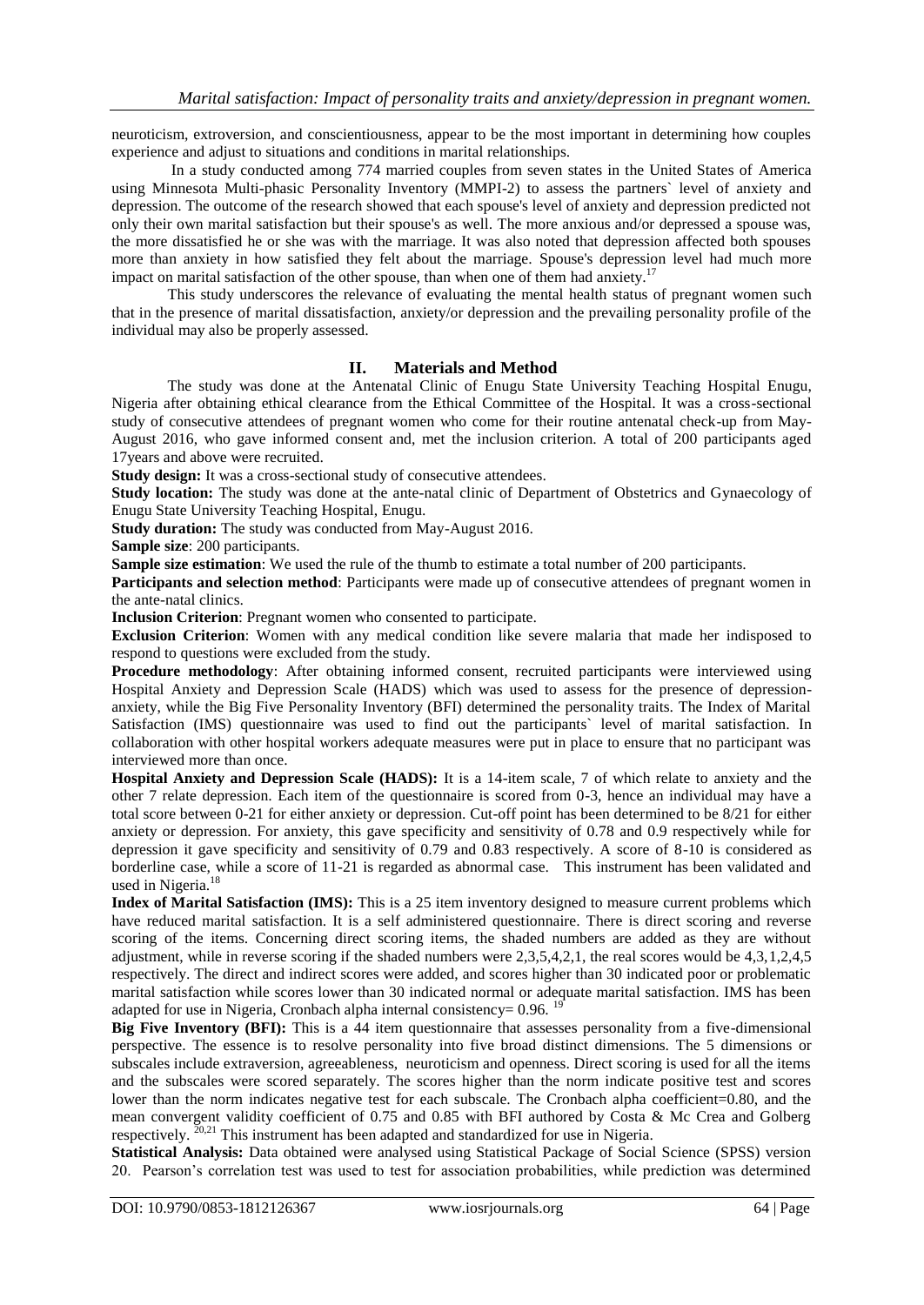with multiple regression tests. A p-value of 0.05 was taken to be statistically significant and the confidence interval (CI) was at 95%.

#### **III. Result**

Positive correlations of marital dissatisfaction were observed with Neuroticism, Anxiety and Depressive scores, while Extroversion, Agreeableness, Conscientiousness and Openness were negatively correlated with marital dissatisfaction; however the correlations of both Agreeableness, Conscientiousness were not statistically significant. Using the multiple regression test, among these correlates, Openness to experience, Neuroticism and Anxiety were predictive.

**Table 1**: Correlation of marital satisfaction with anxiety/depression and personality traits.

| Variables         |                       |            |                      |                     |                     | 6       |                          | ŏ |
|-------------------|-----------------------|------------|----------------------|---------------------|---------------------|---------|--------------------------|---|
| 1 Final IMS       |                       |            |                      |                     |                     |         |                          |   |
| 2 Extroversion    | $-265$                | ۰          |                      |                     |                     |         |                          |   |
| 3 Agreeableness   | $-.078$               | $.462**$   |                      |                     |                     |         |                          |   |
| 4Conscientiousne  | $-.027$               | $406^{**}$ | $.510**$             | -                   |                     |         |                          |   |
| 5 Neuroticism     | $\overline{.16}1^*$   | $.140*$    | .393                 | $.324***$           |                     |         |                          |   |
| 6 Openness        | $-.241$ <sup>**</sup> | $.539**$   | $.400**$             | .505**              | $.249**$            |         |                          |   |
| 7 Anxiety score   | $.330**$              | $-170^*$   | $-.002$              | $-162$ <sup>*</sup> | $.200**$            | $-.128$ | $\overline{\phantom{a}}$ |   |
| 8 Depressio score | $290^{**}$            | $-.223$ ** | $-.154$ <sup>*</sup> | $-.090$             | $.151$ <sup>*</sup> | $-.131$ | $.475***$                |   |

\*\* Correlation is significant at p≤ 0.01.

\* Correlation is significant at p≤ 0.05.

**Table 2**: Predicting marital satisfaction with anxiety/depression and personality traits.

| Variables            | ີ<br>В   |      | 95% confidence interval for B |             |  |
|----------------------|----------|------|-------------------------------|-------------|--|
|                      |          |      | Lower Bound                   | Upper Bound |  |
| Extroversion         | $-.377$  | 077  | $-0.796$                      | .041        |  |
| <b>Openness</b>      | $-0.385$ | .035 | $-0.742$                      | $-.028$     |  |
| <b>Neuroticism</b>   | .523     | .018 | .092                          | .953        |  |
| <b>Anxiety score</b> | .923     | .009 | .236                          | 1.628       |  |
| Depression score     | .599     | .110 | $-.137$                       | 1.336       |  |

## **IV. Discussion**

The present study demonstrated positive correlation of marital satisfaction with extroversion and openness to experience personality traits and negatively correlated with anxiety, depression and neuroticism personality trait. However, neuroticism, openness to experience personality trait and anxiety were predictive for marital satisfaction.

Extroversion is associated with positive emotions, and in agreement with the result of this study, reports of, $22,23$  demonstrated positive links between extroversion and marital satisfaction, and in addition that extroversion is especially important in a woman's account in marriage. $^{24}$  On the other hand, some studies have opined that extroversion has association with low marital satisfaction among husbands,<sup>25</sup> while some other scholars have found no association between them.<sup>26,27,28,29</sup>

In agreement with this present study,<sup>30,31,32</sup> replicated the well-documented link between neuroticism and marital dissatisfaction. Husbands and wives who reported high levels of neuroticism, or whose partners reported high levels of neuroticism, described their relationships as more dissatisfying. This may be due to the fact that neuroticism is related to affective instability and negative affect as fear, sorrow, angry, guilt feeling, and embarrassment. In a similar research, Amiri, et al,  $(2011)^{33}$  found that neuroticism trait had a negative and significant relationship with marital satisfaction.

Other studies based on dating couples gave similar report with this present study that openness to experience is one of the 2 most valued characteristics of personality for mate selection.<sup>12</sup> Also Holland and Roisman 2008<sup>34</sup> demonstrated that partner's openness positively predicted relationship satisfaction. It was attested that similarity in openness quality among the couples was associated with greater satisfaction in the newlyweds<sup>35</sup> and married couples.<sup>36</sup> Certain scholars understood openness as an essential way of approaching the world that affects internal experience, accompanied by interpersonal interactions and social behavior.<sup>37</sup> However, Schaffhuser et al  $2014a^{38}$  demonstrated that partner's openness characteristics predicted negative relationship quality.

This present study also demonstrated negative correlation between marital satisfaction and those who had anxiety/depression. This finding is in consonance with what was reported by Odinka et al, 2018<sup>39</sup> in their cross sectional study of 309 randomly selected post-partum women using Hospital anxiety and depression scale and Marital Satisfaction Index to assess them. Those who had co-morbid anxiety and depression had worse marital dissatisfaction. However, the fact that marital dissatisfaction was predicted by high anxiety scores and not depression is not in tandem with what was reported by Whisman et al 2004 where only depression was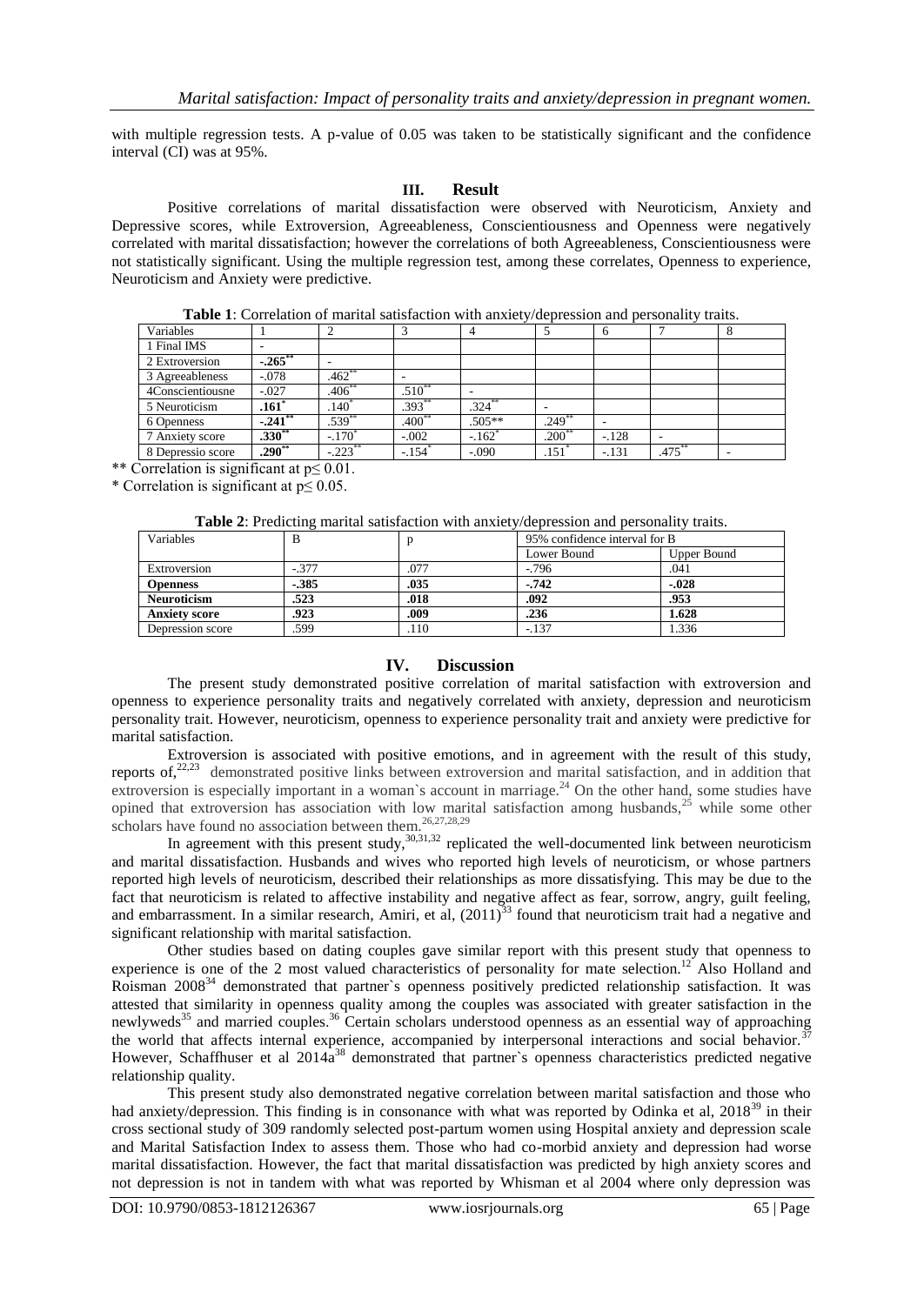found to influence spouse`s marital satisfaction. This observed variation in the findings may be due to differences in the methodology of the two studies.

#### **V. Conclusion:**

The relevance of assessing marital satisfaction and associated factors cannot be over-emphasized. Marital satisfaction determines ones personal happiness and self fulfillment in a marital relationship. This goes a long way to affect well-being of children and women especially during pregnancy, and the entire family and society in general. This work has highlighted that neuroticism, anxiety, depression may be risk factors for marital dissatisfaction while personality traits like openness to experience and extroversion may be facilitating factors for marital satisfaction.

#### **References**

- [1]. Donnellan, M. B., Conger, R. D., & Bryant, C. M. The Big Five and enduring marriages. Journal of Research in Personality. 2004; 38: 481-504
- [2]. Karney, B. R., & Bradbury, T. N. The longitudinal course of marital quality and stability:A review of theory, methods, and research. Psychological Bulletin 1995; 118:3-34
- [3]. Shiota, M. N., & Levenson, R. W. Birds of a feather don't always fly farthest: Similarity in Big Five personality predicts more negative marital satisfaction trajectories in long-term marriages. Psychology and Aging. 2007; 22: 666-675
- [4]. Sousou, S. D. The role of agreeableness and neuroticism in marital satisfaction: Actor and partner contribution. Unpublished doctoral dissertation, 2004;State University of New York At Albany.
- [5]. Zoby, M. M. The Association Between Personality and Marital and Relationship Outcome. Unpublished doctoral dissertation, 2005; Regent University, Virginia Beach, Virginia, USA.
- [6]. Craig RJ, Olson RE. 16 PF profiles and typologies for the patient seen in marital therapy. Sage journals 1995, [https://doi.org/10.2466/prO.1995.77.1.187.](https://doi.org/10.2466/prO.1995.77.1.187)
- [7]. Costa, P. T., & McCrae, R. R. Revised NEO Personality Inventory (NEO PI-R) and NEO Five-Factor Inventory professional manual. Odessa, FI. 1992 : Psychological Assessment Resources.
- [8]. McCrae RR, John OP. an introduction to the five factor model and its application. Journal of personality, 1992; 60:175-215.
- [9]. Letzring, T. D., & Noftle, E. E. Predicting relationship quality from self-verification of broad personality traits among romantic couples. Journal of Research in Personality. 2010; 44: 353–362.
- [10]. Watson, D., Hubbard, B., & Wiese, D. General traits of personality and affectivity as predictors of satisfaction in intimate relationships: Evidence from self- and partner- ratings. Journal of Personality. 2000; 68: 413- 449.
- [11]. Hayes, N., & Joseph, S. Big 5 correlates of three measures of subjective well-being. Personality and Individual Differences. 2003; 34: 723–727.
- [12]. Botwin, M. D., Buss, D. M., & Schackelford, T. K. Personality and mate preferences: Five factors in mate selection and marital satisfaction. Journal of Personality. 1997; 65, 107-136.
- [13]. Gattis, K. S., Berns, S., Simpson, L. E., & Christensen, A. (2004). Birds of a feather or strange birds? Ties among personality dimensions, similarity, and marital quality. Journal of Family Psychology, 18, 564–574.
- [14]. Kelly, E. L., & Conley, J. J. Personality and compatibility: A prospective analysis of marital stability and marital satisfaction. Journal of Personality and Social Psychology. 1987; 52: 27–40.
- [15]. Aluja, A., Barrio, V. D., & Garcia, L. F. Personality, social values, and marital satisfaction as predictors of partners' rearing styles. International Journal of Clinical and Health Psychology. 2007; 7: 725-737.
- [16]. Heller, D., Watson, D., & Iles, R. (2004). The role of person versus situation in life satisfaction: A critical examination. Psychological Bulletin. 2004; 130: 574–600.
- [17]. Mark A. Whisman, Lauren M. Weinstock, M.S. Psychopathology and Marital Satisfaction. Journal of Consulting and Clinical Psychology , 2004; vol 72 number 5.
- [18]. Adeyemi A, Mosaku K, Ajenifuja O et al. Depressive symptoms in a sample of women following perinatal loss. Journal of National medical association. 2008; 100 (12) 14463-14468.
- [19]. Hundson WW. Index of marital satisfaction. The Clinical Measurement Package: A field Mannual. Chicago Dorsey Press 1982.
- [20]. Coasta PT, Mc Crae RR. The revised NEO personality inventory. Odessa FL: Psychological assessment resources. NEO PI-R 1992.
- [21]. Goldberg LR. The development of markers for the Big Five factor structure. Psychological Assessment. 1992 4; 26-42.
- [22]. Barelds DPH. Self and partner personality in intimate relationships. European Journal of personality. 2005, 19: 501-518.
- [23]. Belsky J, Hsieh KH. Patterns of marital change during the early childhood years: Parent personality, coparenting and division of labour correlates. Journal of Family Psychology. 1998, 12: 511-528.
- [24]. Chen, Z., Tanaka, N., Uji, M., Hiramura, H., Shikai, N., Fujihara, S. The role of personalities in the marital adjustment of Japanese couples. Social Behavior and Personality. 2007, 35: 561–572.
- [25]. Lester, D., Haig, C., Monello, R.. Spouses' personality and marital satisfaction. Personality and Individual Differences. 1989, 10: 253–254.
- [26]. Bouchard, G., Lussier, Y., Sabourin, S. Personality and marital adjustment: Utility of the five-factor model of personality. Journal of Marriage and Family. 1999, 61: 651–660.
- [27]. Donnellan, M. B., Conger, R. D., Bryant, C. M. The Big Five and enduring marriages. Journal of Research in Personality. 2004; 38: 481–504.
- [28]. Gattis, K. S., Berns, S., Simpson, L. E., Christensen, A. (2004). Birds of a feather or strange birds? Ties among personality dimensions, similarity, and marital quality. Journal of Family Psychology. 2004; 18: 564–574.
- [29]. Karney, B. R., Bradbury, T. N. (1995). The longitudinal course of marital quality and stability: A review of theory, methods, and research. Psychological Bulletin. 1995; 118: 3–34.
- [30]. Donnellan MB, Assad KK, Robins RW, Conger RD. Do negative interactions mediate the effects negative emotionality, communal positive emotionality, and constraint on relationship satisfaction? Journal of Social and Personality Relationships. 2007; 24: 557.
- [31]. Robins R. W., Caspi A., Moffitt T. E. It's not just who you're with, it's who you are: personality and relationship experiences across multiple relationships. J. Pers. 2002; 70: 925–964. 10.1111/1467-6494.05028.